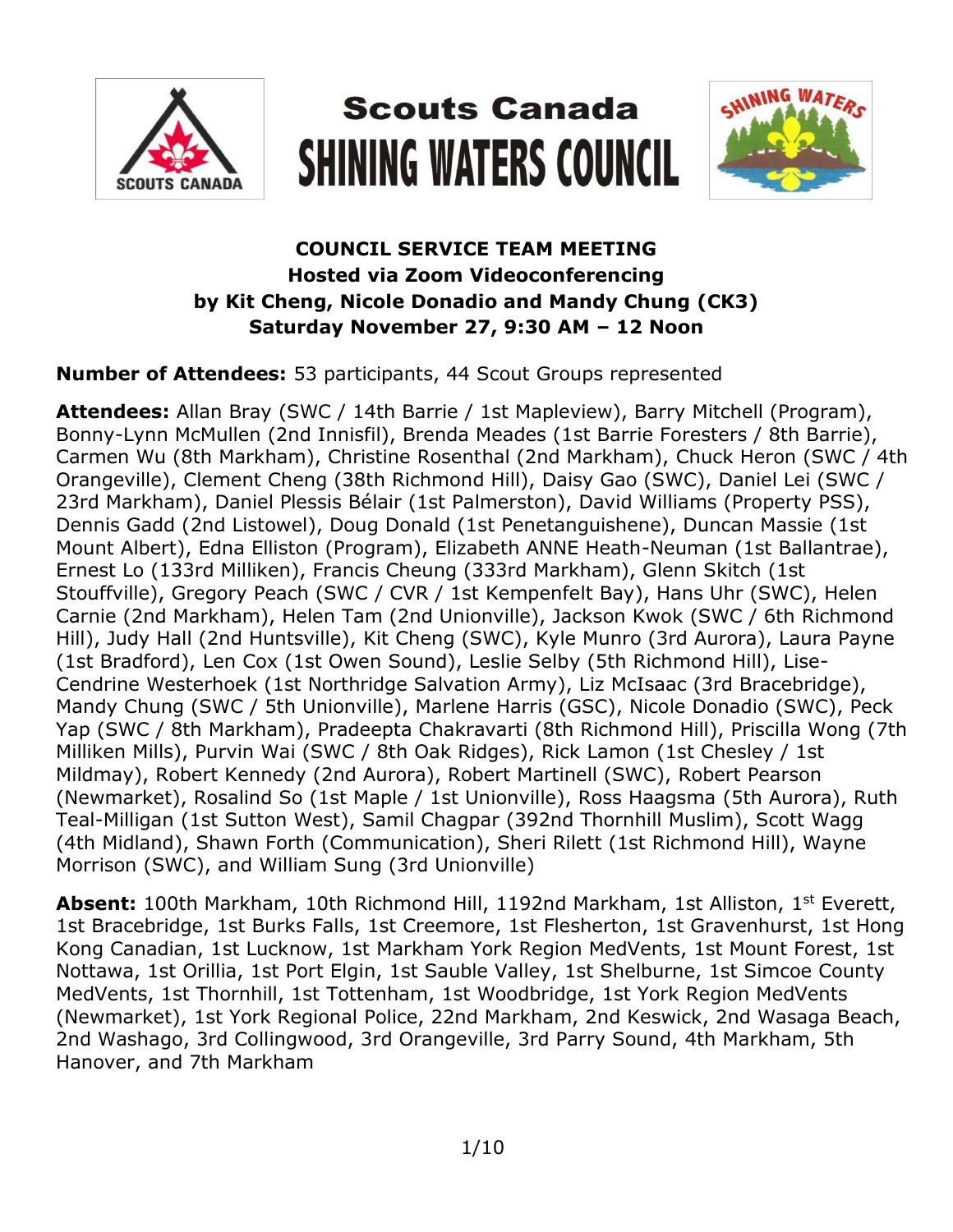**Regrets:** Consuela St.John (Program PSM), Kristy Carthew (SWC), Fran Walker (4th Orangeville), Gail Jackson (1st Bracebridge), John Chin (1st Markham York Region MedVents), Katherine Faulkner (4<sup>th</sup> Midland), MJ Reid (1st Gravenhurst), Dick Riewe (1<sup>st</sup> Creemore), Brenda Laird (4<sup>th</sup> Orangeville / SWC), John Estrella (7<sup>th</sup> Markham)

# **PLAN:**

## **Welcome…**CK3

Kit C welcomed everyone at 9:31 by thanking for taking the time to participate. He informed the meeting (according to the slide pack: [SWC CST Meeting Council Key 3](https://www.scouts.ca/assets/uploads/councils/shiningwaters/council_meetings/2021-11-27/SWC%20CST%20Meeting%20-%20November%2027,%202021.pdf)  [Updates -](https://www.scouts.ca/assets/uploads/councils/shiningwaters/council_meetings/2021-11-27/SWC%20CST%20Meeting%20-%20November%2027,%202021.pdf) 202111; **SLIDE 2**) to access the website [Slido link](https://app.sli.do/event/ibfogzis/live/questions) in order to ask questions at any time throughout the meeting and they would be answered by popularity as we moved through the [agenda](https://www.scouts.ca/assets/uploads/councils/shiningwaters/council_meetings/2021-11-27/SWC%20Council%20Service%20Team%20Meeting%20Agenda%20-%20202111.pdf) [**Slide 3**]. Other questions would be answered during the "Recap Session / Parking Lot Items" or in writing following the meeting and posted on the [Shining Waters: Council Meetings November 27, 2021](https://www.scouts.ca/councils/central/shining-waters/council-meetings.html) under "Meeting Q&A – 202111".

## **Moment of Reflection – Gone Home…**CK3

There being no recent Scouters "gone home", the meeting moved to the next business.

## **Minutes Approval (August 14, 2021) & Action Items Reviewed**...Bob M [**[Slide 4](https://www.scouts.ca/assets/uploads/councils/shiningwaters/council_meetings/2021-11-27/SWC%20CST%20Meeting%20-%20November%2027,%202021.pdf)**]

Three Action Items remained from the August 17 meeting:

- Prioritization of Volunteers' Youth registrations. Groups wishing to prioritize registrations for youth of volunteers (Scouters) should discuss with respective Relationship Managers/Group Support Scouters (RM/GSS). Chuck H indicated a "work-around" is to have the active Scouter-parent work with the Group registrar to raise the capacity by one to register their child. Nicole was asked to push National for a clear methodology to deal with this enduring issue [Action: Nicole D] **From Nicole**: Was brought forward to National but will follow up with registrars for written instructions.
- Exception Process for 2022 Registrations. For Beaver registration 2022 in September, youth must have been born latest December 31, 2016; ie, youth must be 5 years old latest December 31, 2021. There will be an exception process available to GCs, but we are not sure how this works yet. We will keep you informed. [Action: Nicole D] **From Nicole**: Answer was here: [SWC Meeting Q&A](https://www.scouts.ca/assets/uploads/councils/shiningwaters/council_meetings/2021-08-14/SWC%20Meeting%20Q&A%20-%20202108.pdf) – August 14, 2021 (bottom of page 1 under "**Registration**") and, checkout [Group Guide to MyScouts](https://files.constantcontact.com/16af778a101/844fd027-393b-47cd-93cb-78c19c97ba23.pdf) (page 23). Completed.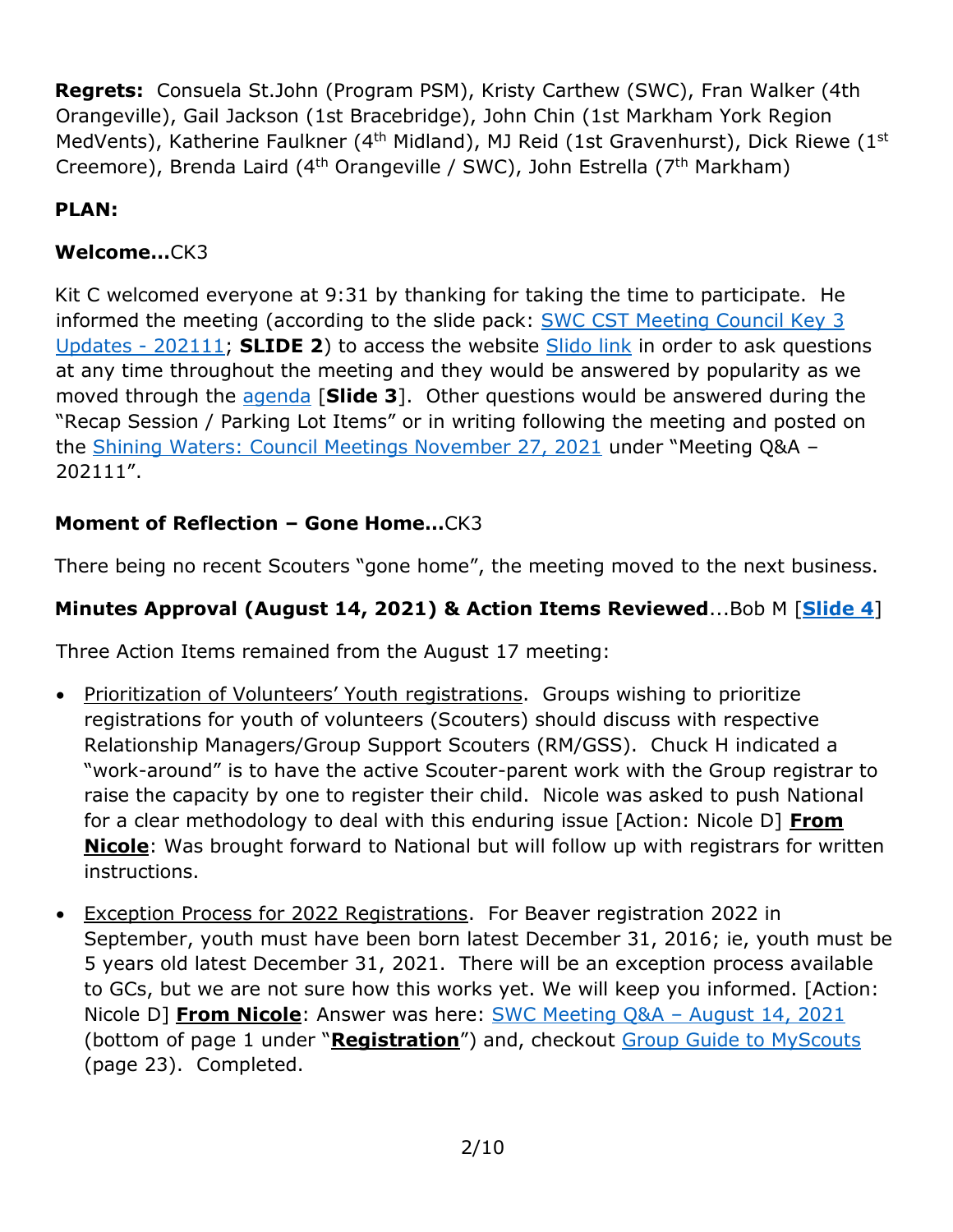When will Scouter and youth registration become unified (happen at the same time)? Ans: We don't know! But this is a great question and we will follow up. [Action: Nicole D] **From Nicole**: No change to the current method yet; will continue to advocate for unified registration and renewal periods.

There being no other outstanding actions remaining from the August 14 meeting and no objections, the minutes were approved; moved by Bob Martinell and second, Greg Peach.

## **Safety Moment**…Hans U [**[Slide 5](https://www.scouts.ca/assets/uploads/councils/shiningwaters/council_meetings/2021-11-27/SWC%20CST%20Meeting%20-%20November%2027,%202021.pdf)**]

- Risk Management:
	- Operational. Resources available to reduce risk during routine activities:
		- [Meeting Space Risk Assessment / How safe is your meeting](https://www.scouts.ca/scoutinglife/wp-content/uploads/safety/safety_tip-how-safe-is-your-meeting-space-aug2017.pdf) ?
		- [Emergency Response Plan \(ERP\)](https://scoutsca.s3.amazonaws.com/2020/02/emergency-response-plan-jr-sections.pdf)  Junior Sections (Beavers/Cubs)
		- ERP [Senior Sections \(Scouts/Venturers/Rovers\)](https://scoutsca.s3.amazonaws.com/2020/02/emergency-response-plan-sr-sections.pdf)
		- [Modified Adventure Application Form](https://scoutsca.s3.ca-central-1.amazonaws.com/2019/10/adventure-application-form.pdf)

[Secretarial Note: A reminder that ERPs are necessary for all sections: [Policies: Emergency Management Standards,](https://www.scouts.ca/resources/bpp/policies/emergency-management-standard.html) paragraph 4.] See also Scouts Canada's "[Procedures: Risk Management](https://www.scouts.ca/resources/bpp/procedures/risk-management-guideline.html) Guideline":

- **[Scouts Canada Risk Assessment Matrix](https://scoutsca.s3.amazonaws.com/2021/03/enterprise-risk-matrix.pdf)**
- [Scouts Canada Trail Card](https://scoutsca.s3.amazonaws.com/2019/02/tc-ylt-vs-managing-risk.pdf)  Managing Risk

Most accidents happen in the meeting hall. A Meeting Space Risk Assessment should be done frequently not just once a year. Some groups do a written risk assessment for every activity.

- Administrative. Fraud and cypher crime is on the rise. There are over 35,000 attacks reported per day and the assumption is that only 5% are reported. Canadian reports of fraud: 71,100 in 2020; Canadian victims of fraud: 42,188 in 2020; Losses to fraud: \$106.6 M in 2020.
- Emergency. "[What3Words](https://www.lmac-cpr.ca/images/What_3_words_Emergency_Community_Leaflet.pdf)" is a location reporting system more frequently used by emergency services such as Police, Fire, Ambulance and Search and Rescue. Simple and easy to remember for everyone; eg, where we live, etc for location in emergencies. Unfortunately not all police services use it. See [To use](https://what3words.com/embedded.fizzled.trial)  [What3Words](https://what3words.com/embedded.fizzled.trial) .

Please contact Hans, Council Scouter for Safety, anytime if you need help (or need a workshop)! [uhr.hans@gmail.com](mailto:uhr.hans@gmail.com) / [hans.uhr@scouts.ca](mailto:hans.uhr@scouts.ca) / 905-806-7344. The Council Safety Team has openings to support HR, IT, Fire, Medical, etc.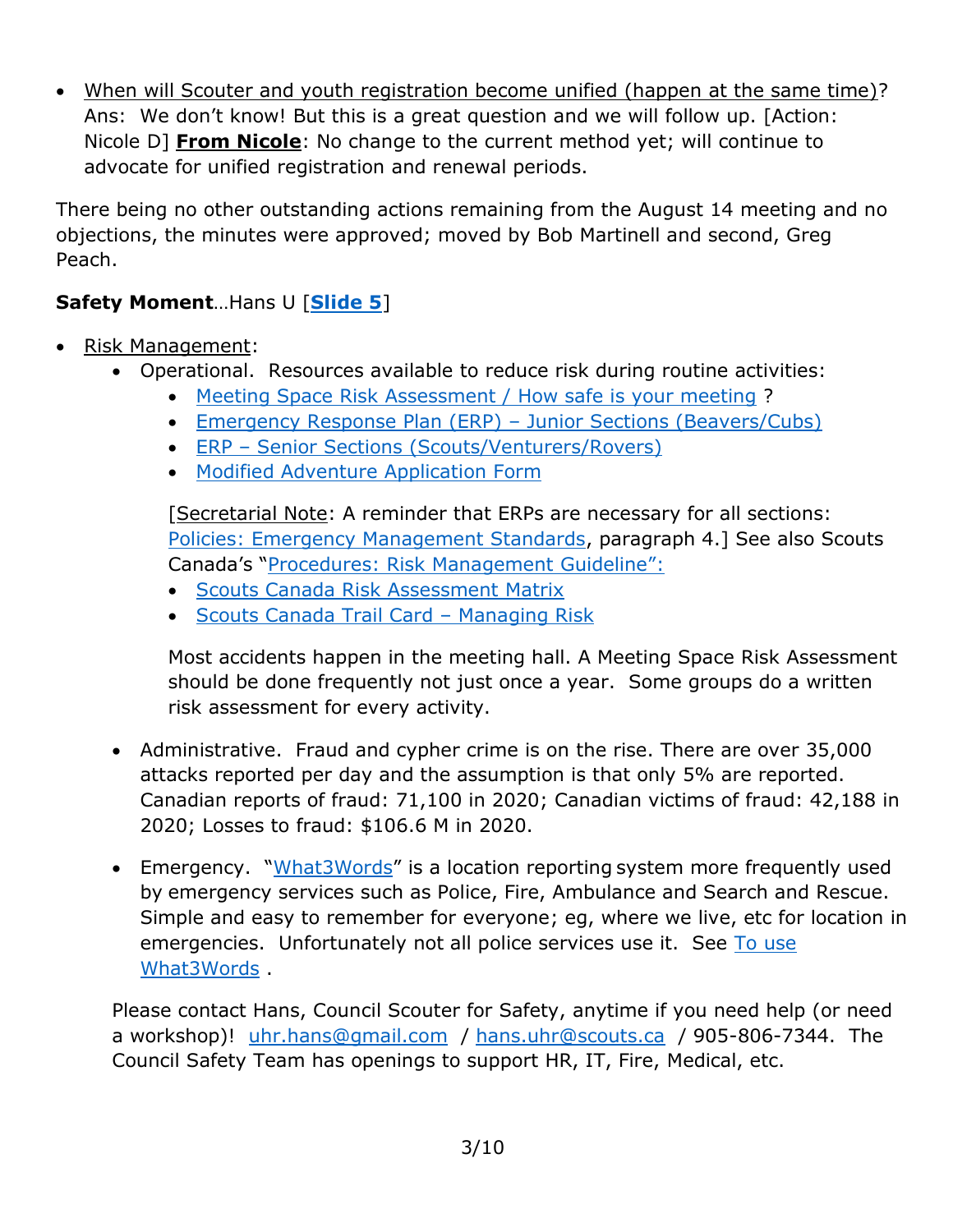- … And for something not necessarily "Safety" …
- Kandersteg International Scout Centre (KISC):
	- KISC Centenary and Kander100 The plan is to have 100 nationalities attend: [KISC 2023](https://2023.kisc.ch/)
	- Staff Recruitment Interested? [KISC Job Vacancies](https://www.kisc.ch/job-vacancies)
	- [WOSM Volunteer Open Call](https://www.scout.org/volunteer-opencall)
	- Membership Please don't forget to keep talking about membership! It's a great way to support the Centre and keep the dream alive in the Swiss Alps, if you're not already a member or know someone who may want to join, you can sign up here: [KISC Association Membership](https://www.kisc.ch/register/membership)
- Pipe Band: Like to learn the pipes or drums? The York Regional Police Pipe and Drum Band is offering lessons for free … perhaps a possibility of a Council band? Contact Hans, [uhr.hans@gmail.com](mailto:uhr.hans@gmail.com) / [hans.uhr@scouts.ca](mailto:hans.uhr@scouts.ca) / 905-806-7344

**General Updates...**Kit C [See Slide Presentation: [SWC CST Meeting Council Key 3](https://www.scouts.ca/assets/uploads/councils/shiningwaters/council_meetings/2021-11-27/SWC%20CST%20Meeting%20-%20November%2027,%202021.pdf)  [Updates -](https://www.scouts.ca/assets/uploads/councils/shiningwaters/council_meetings/2021-11-27/SWC%20CST%20Meeting%20-%20November%2027,%202021.pdf) 202111]

- **Ice-Breaker…** Kit C [**[Slide 2](https://www.scouts.ca/assets/uploads/councils/shiningwaters/council_meetings/2021-11-27/SWC%20CST%20Meeting%20-%20November%2027,%202021.pdf)**]
	- Using the slido site (the "poll" option), Kit C asked:
		- How many have their coffee? [response: 2/3rds participating did]
		- How many are ready for Christmas? [response: 26%]
		- As Scouters, with how "things" are going, how many stars would you give yourself (1-5 stars)?
			- [response: 4 stars on the average, 22/45 responding]
	- Be "progressive" in your approach to success, not "perfect'
- **Introducing the Council Property Support Scouter ...** Kit C → David Williams
	- David W briefed that properties are now managed nationally not by CK3s. Business planning is mandatory. Camp Wildman is now open for reservations. Congratulations to Craig Carr, Cody Dixon, Scott Wagg and a number of others for their efforts at Camp Wildman! Questions? Contact Dave: [david.williams@scouts.ca](mailto:david.williams@scouts.ca)
- **Council Voting Reps (CVR) Updates…** Greg P [**[Slide 6](https://www.scouts.ca/assets/uploads/councils/shiningwaters/council_meetings/2021-11-27/SWC%20CST%20Meeting%20-%20November%2027,%202021.pdf)**]
	- Role
		- Three CVRs per Council SWC's are: Greg Peach (GSS/GC for new  $1<sup>st</sup>$ Kempenfelt Bay Scout Group comprising 10th Barrie, 4th Barrie and 1st Painswick), Manon Rodrigues, Adam Peach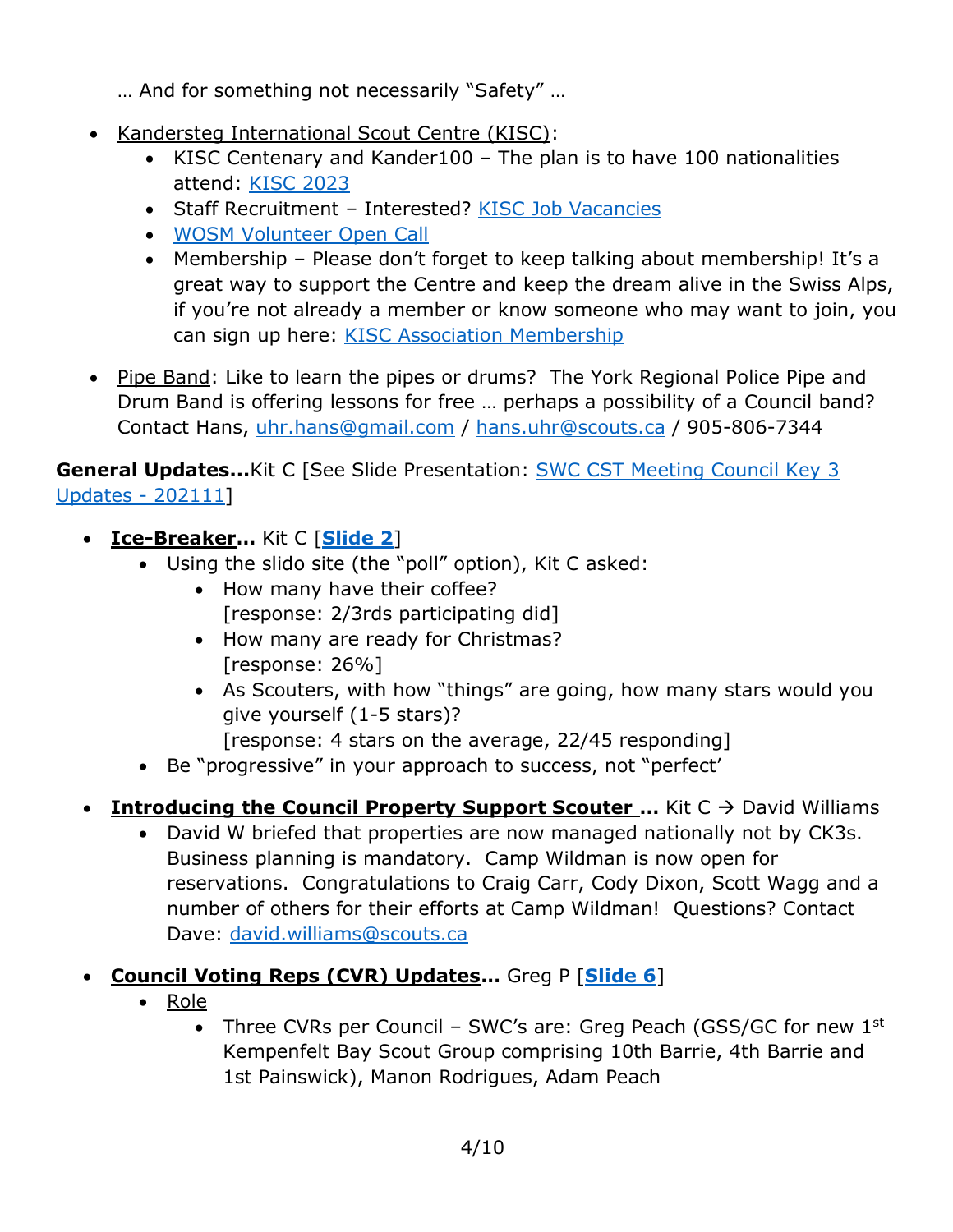- Represent your interests to the Board of Governors and vote on your behalf at the AGM weekend Nov 20-21
- Represent the interests of Ordinary Members of Scouts Canada with a personal focus on Ordinary Members in our Council
- Vote on such items as:
	- Elect members of the Board of Governors
	- Appointment of Auditors
	- Receive reports (Finance, Chair, CEO/NK3) that modify the By-Laws as proposed by the Board of Governors
	- Any other resolutions presented such as the expanded CVR role that was introduced 2 AGM's ago
- Select three Voting Members to be on the Nominating Committee -Greg elected as one of the three for this coming year.
- Bring Forward important issues for the Board's consideration
- Occasionally propose resolutions to be considered at the AGM
- Since Board very interested in hearing from Scouts Canada members, ensure the Board is well informed and share the information that the Board shares with CVRs.
- Council Online Survey Sept 20-Oct 4, 2021. To engage the members at large we ran a survey with 4 questions:
	- What are the two greatest challenges you are facing as you start the new Scouting year?
	- What could Scouts Canada offer to help you deal with these challenges?
	- Over the past year, which Scouts Canada initiative has been the most helpful or worked well for you? (Great 8 challenges, Mug Ups, Virtual Scout Con, etc)
	- Over the past year, what is something you feel Scouts Canada could have done differently (Ie initiatives, memberships, protocols, etc)?

We got 38 responses with many great ideas and suggestions. A summary of the feedback was compiled and presented to the Board of Governors and the NK3 as well as the incoming NC and NYC. The survey we submitted along with similar initiatives from other CVR's from across the country were well received by the Board and the incoming NC and NYC and I can see where several of the items submitted made it into the new Strategic Plan that was introduced last weekend after the AGM.

For those that are interested in knowing more about the results of the survey, please reach out to me: [greg.peach@scouts.ca](mailto:greg.peach@scouts.ca)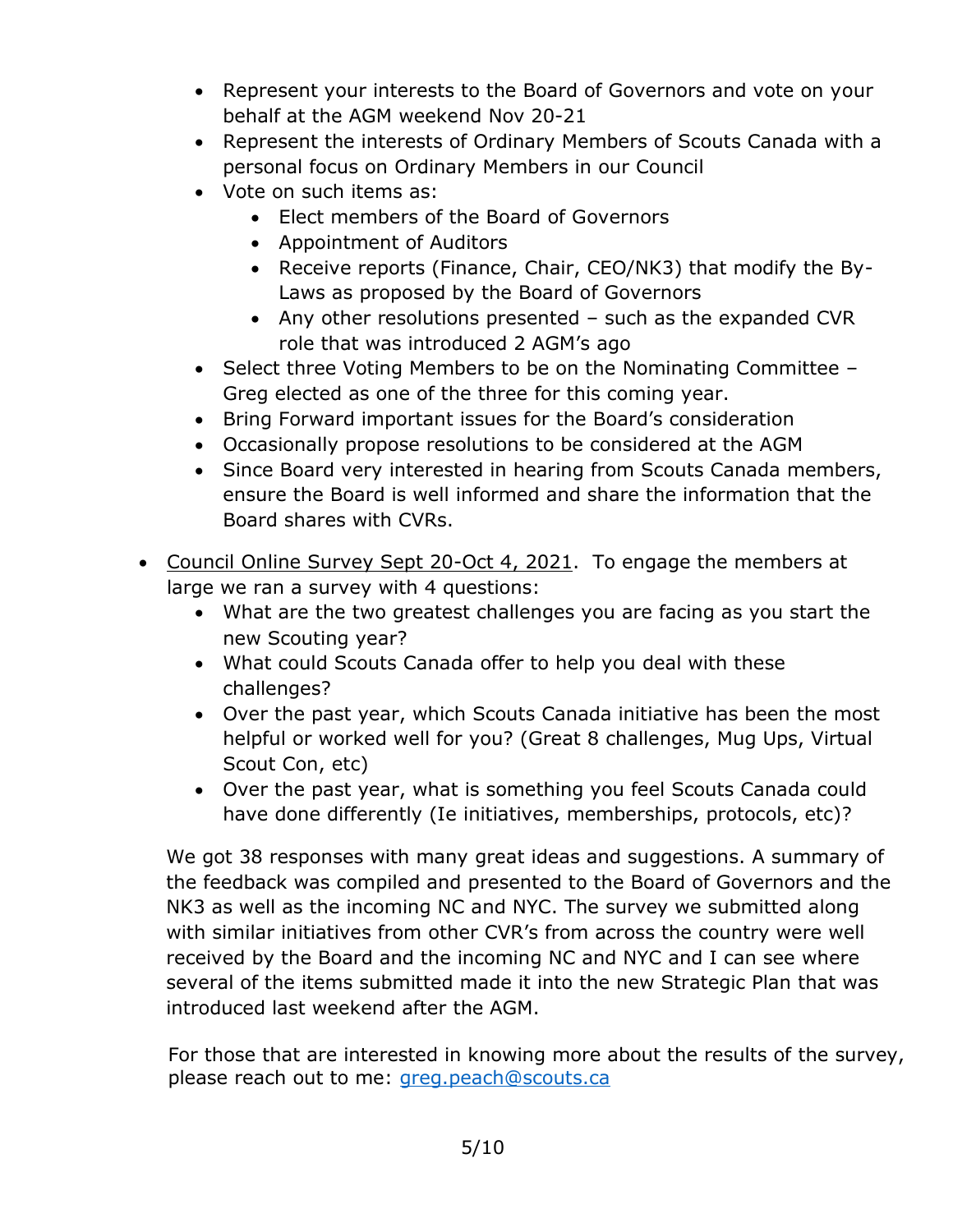- AGM, Nov 20-21. From a CVR engagement session before the AGM, several issues discussed such as Scouter Engagement and Development, Inclusivity and Helping Groups Grow:
	- Scouter engagement and development -
		- More in-person training is requested and how can we facilitate
		- More Skills-based events
		- Reinvent how we do in-person training
		- Bring back training for trainers and mentors
		- Make the onboarding process easier
		- More opportunities for networking locally and further afield
	- Inclusivity [no points reported]
	- Helping Groups Grow
		- Starting sections in smaller locations close to your Group
		- Finding new locations for indoor meetings possible spaces like outdoor patios that may not be used all the time
		- Finding out how to recruit people to take on the larger roles like GC, GA
		- Shift meeting times to weekends.

There will be another CVR engagement session in the spring so we will be looking for more feedback closer to that time.

- New Chief Scout for Canada. Les Stroud is the new Chief Scout. See his [introductory message](https://www.youtube.com/watch?v=8u7-Mik-V-Y&t=4s) .
- **New Scouts Canada Strategic Plan …** Kit C [**[Slide 7](https://www.scouts.ca/assets/uploads/councils/shiningwaters/council_meetings/2021-11-27/SWC%20CST%20Meeting%20-%20November%2027,%202021.pdf)**]
	- Replacing the "Five Priorities for Success" is: SCOUTS CANADA STRATEGIC [PLAN 2021-2024](https://www.scouts.ca/about/strategic-plan.html)
	- There are four strategic "pillars" which Kit summarized: New Scouts Canada [Strategic Plan](file:///C:/Users/CathyandBob/Documents/Scouting/Shining%20Waters%20Council/2021/SWCST%20Mtg%20Nov%2027,%202021/strategic_plan_overview.pdf) There are less metrics and somewhat open-ended. Further information on each of the pillars: specific goals, plans and success measures for each of the [Four Strategic Pillars](https://scoutsca.s3.amazonaws.com/2021/11/strategic-plan.pdf)
	- Greg P shared the pillars are not fully fleshed out for implementation through the NK3 and CK3s; work continues and as more information comes, we will share.
- **OAS Day at Woodland Trails (Dec 4) …** Mandy C (CYC) [**[Slide 8](https://www.scouts.ca/assets/uploads/councils/shiningwaters/council_meetings/2021-11-27/SWC%20CST%20Meeting%20-%20November%2027,%202021.pdf) & [Slide 10](https://www.scouts.ca/assets/uploads/councils/shiningwaters/council_meetings/2021-11-27/SWC%20CST%20Meeting%20-%20November%2027,%202021.pdf)**]
	- Primarily for new or youth Scouters,  $9$  AM 4 PM
	- Outdoor and winter skills topics
	- How to get outside for meetings
	- Opportunity to stay overnight, 5 PM to 11 AM Dec 4/5 with activities such as cooking over a fire
	- $\bullet$  \$10 for the day, \$15 for overnight
	- GCs asked to canvass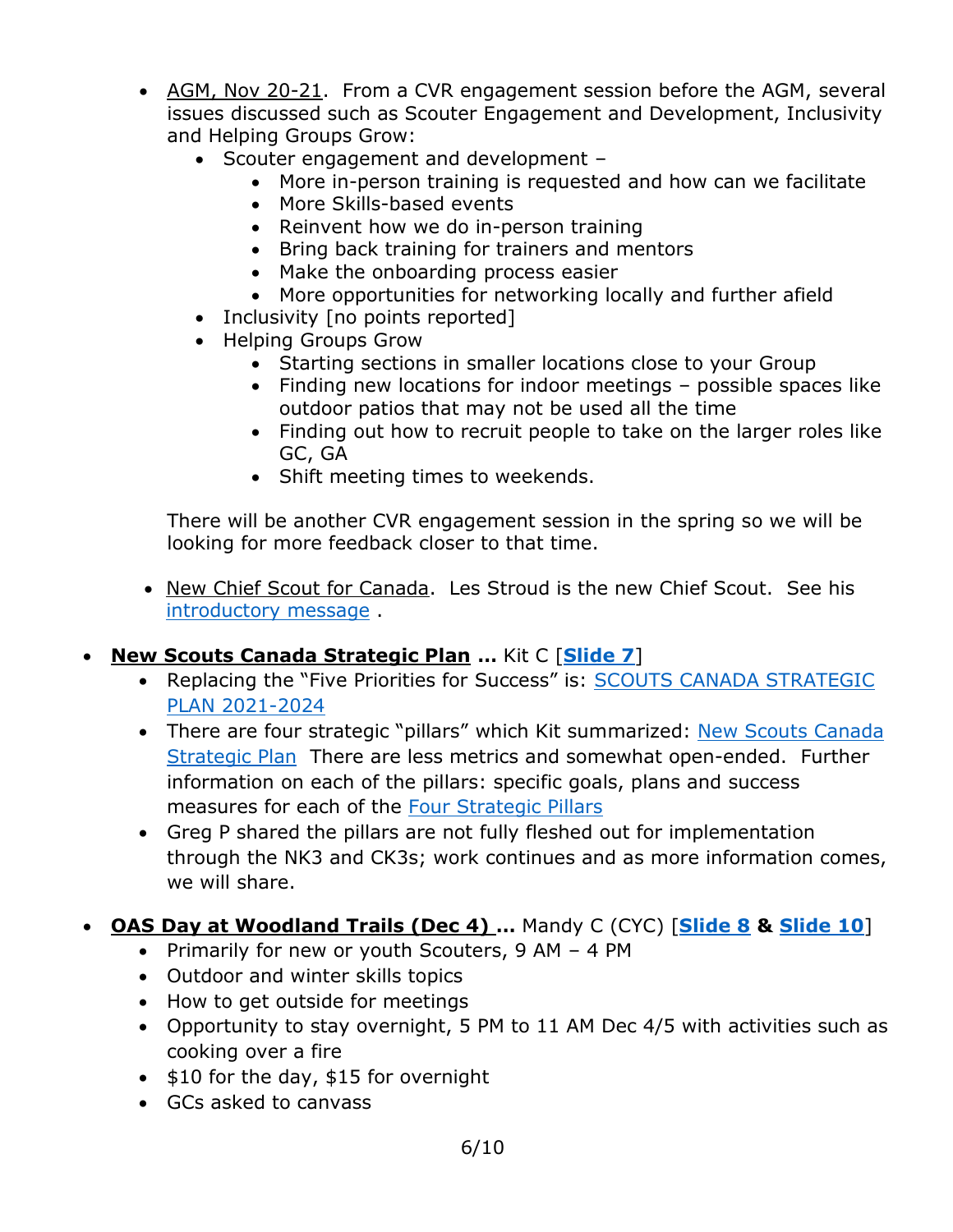- SWC OAS Day for Scouters link (suggest copy and paste into your browser): <https://forms.gle/eMeKemzXe6gSK6Pd6>
- **NOLB Subsidy …** Nicole D [**[Slide 9](https://www.scouts.ca/assets/uploads/councils/shiningwaters/council_meetings/2021-11-27/SWC%20CST%20Meeting%20-%20November%2027,%202021.pdf)**]
	- Parents can now apply directly for the subsidy  $-$  see the slide
	- [Programs: No One Left Behind](https://www.scouts.ca/programs/no-one-left-behind.html)
- **COVID – Vaccination Policy …** Nicole D [**[Slide 10](https://www.scouts.ca/assets/uploads/councils/shiningwaters/council_meetings/2021-11-27/SWC%20CST%20Meeting%20-%20November%2027,%202021.pdf)**]
	- There is no date set for the Scouts Canada vaccination update including for 5-11 year olds
	- GCs will be given advanced notice before parent are advised, hopefully several days before
	- Keep an eye on Scouts Canada's [COVID-19 FAQs](https://www.scouts.ca/news-and-events/covid-19/covid-19-faq.html)
	- **Some School Boards are requesting to see vaccination status** but they want us as Scouters to do the actual checking - what do we do? Ans: The facility owner/operator is ultimately responsible for checking vaccine receipts according to the ReOpening Ontario Act; Council K3 will review the requests made by facilities offering meeting space to groups and provide further guidance. Will do an update to this reply at "**Meeting Q&A – 202111**" just below the minutes here: [Meeting Q&A -](https://www.scouts.ca/councils/central/shining-waters/council-meetings.html) 202111 (**Action: Nicole D**)
- **"Claim the Flame – Scoutdoor Winter Games" Feb 2022** … Nicole D for Consuela S-J [**[Slides 11-18](https://www.scouts.ca/assets/uploads/councils/shiningwaters/council_meetings/2021-11-27/SWC%20CST%20Meeting%20-%20November%2027,%202021.pdf)**]
	- The next great Scouts Canada Challenge for all sections!
	- Four weeks long starting January  $31^{st}$ ; wraps up week of Feb 22 (Scout Week)
	- To be finalized Dec 3: 3 Info Nights, 2 Sessions each night (East and West timeslots) during weeks of December (13-17th), January (4-7th & 10-14th)
	- Support sessions: 8 virtual per week beginning Sunday, January 16th then Sunday, Monday, Wednesday & Thursday; Session recording and Scouter's Trail Card available beforehand (Scouters will be better prepared for sessions)
	- Virtual Opening Ceremony Saturday Jan 22, 7 PM EST. Videos can be submitted beforehand. Details to come with announcement.
	- Due to the support for this Challenge, Scouts Canada has paused Mug-Ups and Partner Webinars
	- Other Outdoor Skills Days at Camp Samac to be announced
- **Spotlight on Wood Badge I for the Canadian Path**… Nicole D [**[Slides 19 & 20](https://www.scouts.ca/assets/uploads/councils/shiningwaters/council_meetings/2021-11-27/SWC%20CST%20Meeting%20-%20November%2027,%202021.pdf)**]
	- See [WOOD BADGE I -](https://help.scouts.ca/hc/en-ca/articles/360001040303-Wood-Badge-l-FAQ) FAQs , New Scouters have **365 days** to earn WB1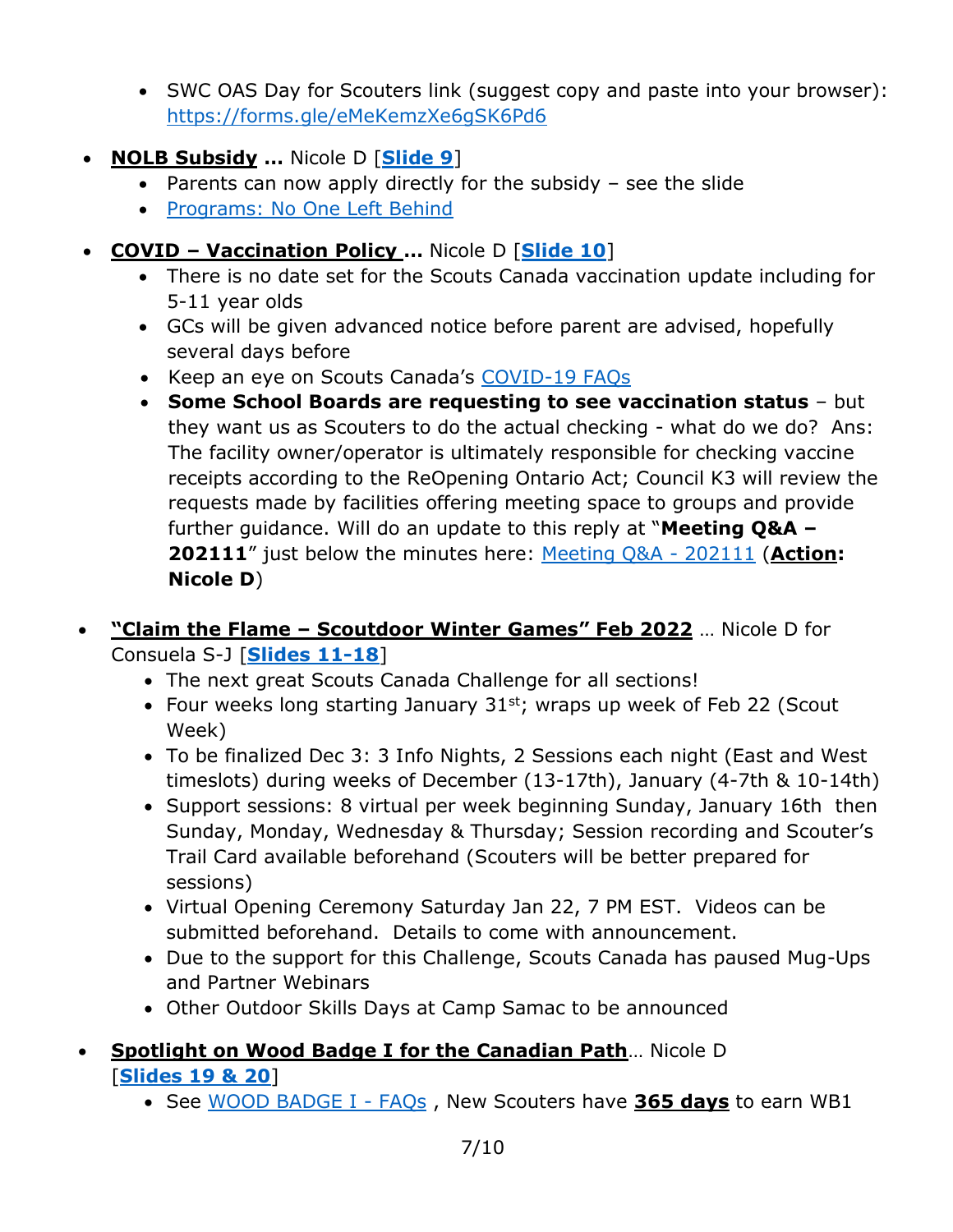**Breakout Session (approximately 45 minutes) led by Relationship Managers (GSS/SRM)** … Mandy C

- **Briefing** [**[Slide](https://www.scouts.ca/assets/uploads/councils/shiningwaters/council_meetings/2021-11-27/SWC%20CST%20Meeting%20-%20November%2027,%202021.pdf) 21**]
	- The topic was "Growth"
	- Six areas to explore
	- Everyone was assigned to four Breakout Rooms according to their Relationship Manager

#### **DO:**

#### **Breakout Session Recap Session…**Kit C

- Room  $#1$  (Marlene H)
	- Timing of youth and volunteer registration Scout Year mismatch continues to cause confusion
	- Onboarding getting there but progress can be slow ("progress vs perfection")
	- Successes get creative, re-open by section under existing Groups
- Room #2 (Daisy C/Jackson K) [items not already identified previously]
	- Recruitment
		- Youth and Scouters successful through solid programmes being spread by word of mouth
		- Relationship building with parents critical
		- Summer programmes (for those Groups/Sections that had/have them) have been lucrative
	- Onboarding
		- Interview early (within two weeks of registration) for best results/avoiding frustration
		- Communicate expectations especially involving commitment
	- Inclusivity
		- Not just about race, creed, colour it crosses all boundaries
		- Include parents in decision-making
- Room #3 (Nicole D/Daniel L/Purvin W) [items not already identified previously]
	- Inclusivity
		- Involve parents to help in communications due to language barriers
		- Keep meetings simple and progressive
	- Onboarding/Inclusivity onboarding of special needs adults but need methodologies to do so (**Action: Nicole D**)
- Room #4 (Greg P/Chuck H) [items not already identified previously]
	- Recruitment, Retention, Onboarding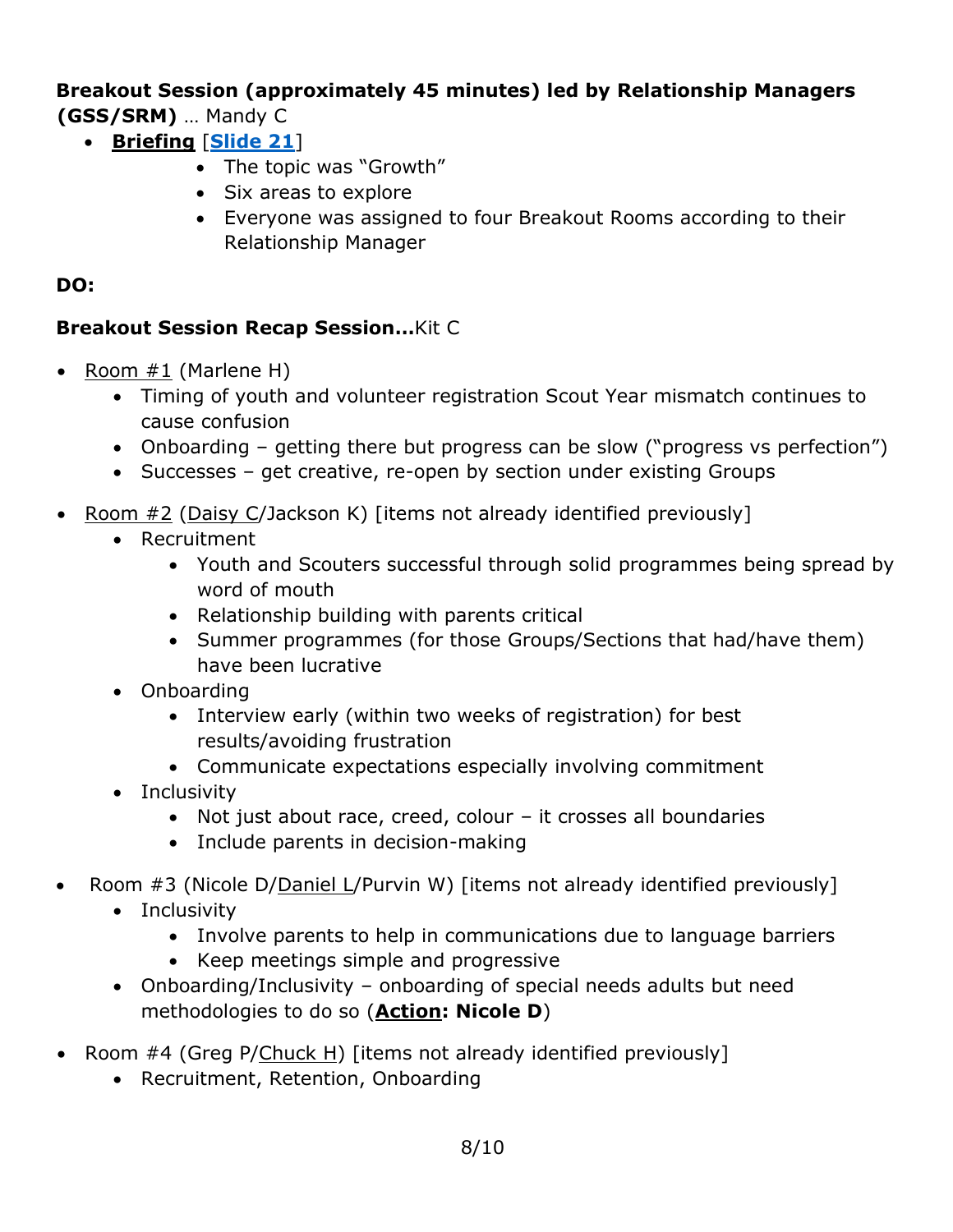- Combining weaker sections with stronger ones to improve support, programme, etc
- Linking same sections of different Groups to cross-pollinate experience using Covid protocols
- Contact Section Scouters discuss regularly with parents
- Use of New Scouters Welcome Book
- Encourage senior section youth to become volunteers/Scouters
- Brief new Scouters/parents promptly on process to retain; ie, to advise parents for youth currently registered they must re-register for 2022 before Jan 1
- Social meetings (away from meeting halls) once per month for Scouters (Scouters' Club?)
- Recognize progression routinely: always "thanks" afterward
- General public still doesn't know Scouts Canada is "co-ed"; MARCOM Team is adjusting with more co-ed photos
- Link with otjer
- Bullying proactively identify and stay ahead of it or once manifest, could be daunting for any section
- Inclusivity
	- Outreach to local indigenous communities but understand expectations/concerns on both sides
- Success Stories
	- Pandemic has opened certain opportunities new Scouters want their youth and others outdoors and willing to commit: result, new youth and new Scouters = new blood eager to explore Scouting

## **REVIEW**

## **Parking Lot…**CK3 [**Q & As, mostly from SLIDO**]

- **Scouting Year for Registration Jan-Dec**. Ans: Has been brought to NK3; no change expected during 2022.
- **Alignmment of Scouter and Youth Registration Years**. Ans: No change in 2022.
- **Parent Helpers – Five times**? Sometimes parents need more skills to assist but balk when PRCs (including cost) are requested for overnight, etc. Can we not extend more than five times? Ans: Has been brought to NK3. No change for the foreseeable future but will reiterate via CVR, etc. Recommend Group pay for PRCs.
- **When to submit for Chief Scout Award**? Ans: Anytime. Certificates are available online – Here is the link: [https://scoutsca.s3.amazonaws.com/2019/01/chief-scouts](https://scoutsca.s3.amazonaws.com/2019/01/chief-scouts-award-certificate.pdf)[award-certificate.pdf](https://scoutsca.s3.amazonaws.com/2019/01/chief-scouts-award-certificate.pdf) . [**Secretarial Note**: Further details on Top Section Awards and certificates at: [FAQ TOP SECTION AWARDS](https://help.scouts.ca/hc/en-ca/articles/360000365086-FAQ-Top-Section-Awards-) ]